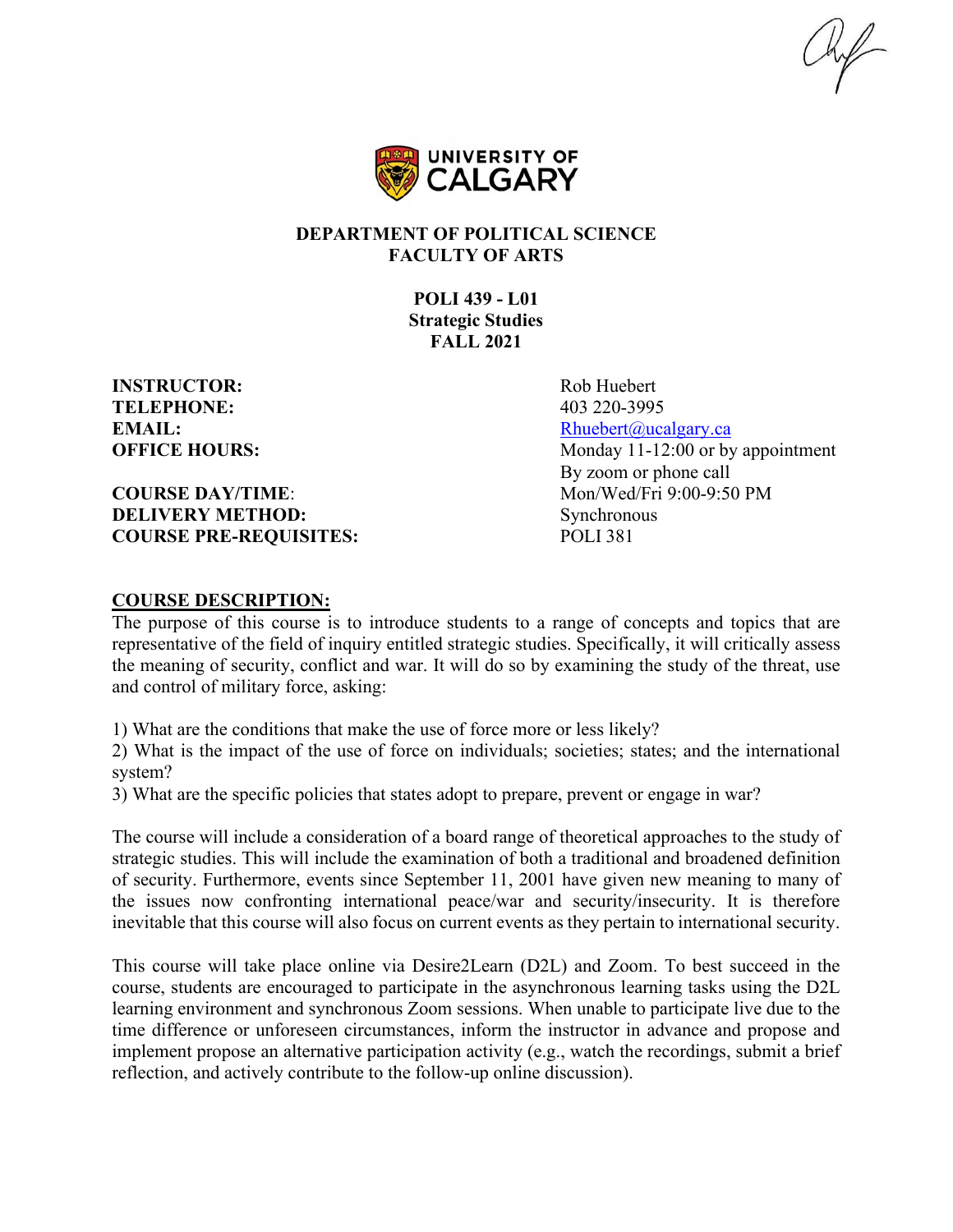2021-2022 Academic Year POLI 439 (L01) Fall Session Page **2** of **11**

## **COURSE OBJECTIVES & LEARNING OUTCOMES:**

The overall course objective is to provide the student with the opportunity to develop the skills and abilities necessary to critically assess the field of strategic studies. This will include an examination of the main concepts of the field as well the main issue areas within the field. A related objective of the course is to provide students with the opportunity to further develop their research, writing and oral skills.

## **REQUIRED TEXTBOOK:**

**Text** - John Baylis, James Wirth and Colin Gray, (eds*) Strategy in the Contemporary World: An Introduction to Strategic Studies* 6th edition. (Oxford: Oxford University Press, 2019).

**Journals** - The following list provides the names of some (but by no means all) of the principle journals in the field of Strategic Studies. Students should develop the habit of staying current in their debates.

*Canadian Military Journal, Foreign Affairs, Foreign Policy, International Affairs, International Journal, International Organization, International Security, International Studies Quarterly, Jane's, Journal of Conflict Resolution, Journal of Military and Strategic Studies, Journal of Peace Research, Strategic Review, Survival* and *World Politics*

### **Newspapers and New Agencies** -

Al Jazeera http://english.aljazeera.net/HomePage BBC World Service www.bbc.co.uk/worldservice/index.htm Carnegie Endowment for International Peace www.ceip.org/ CNN www.cnn.com Dar Al Hayat www.english.daralhayat.com Department of Defense www.defenselink.mil/ Interfax News Agency www.interfax-news.com Itar-Tass News Agency www.itar-tass.com National Public Radio www.npr.org The American Enterprise Institute www.aei.org The Brookings Institution www.brookings.org *The Economist* www.economist.com *The Financial Times* www.ft.com *The Guardian* www.guardian.co.uk *The Moscow Times* www.moscowtimes.ru *The New York Times* www.nytimes.com *The Times of India* www.timesofindia.com The United Nations www.un.org The Washington Post www.washingtonpost.com The White House www.whitehouse.gov/ US Central Intelligence Agency www.cia.gov/index/html US Department of State www.state.gov

**Library Search Engines** - One of the most important electronic aids to research offered by the library can be found on their Research Databases. These pages lists numerous databases that include several that focus on international relations and strategic studies.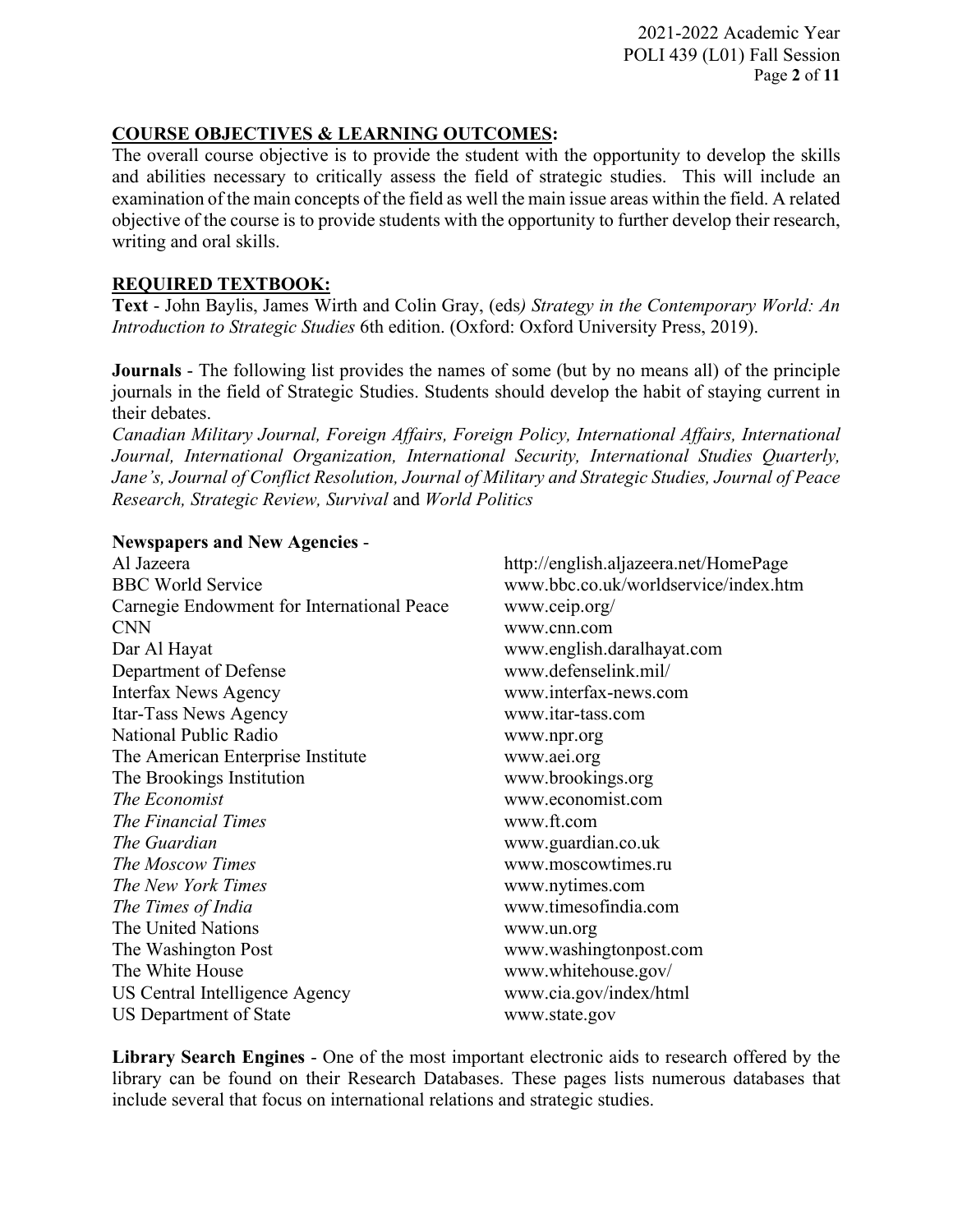Political Science [http://libguides.ucalgary.ca/sb.php?subject\_id=52647] Go to Databases. Strategic Studies [http://libguides.ucalgary.ca/sb.php?subject\_id=52657] Go to Databases.

# **LEARNING TECHNOLOGIES AND REQUIREMENTS:**

There is a D2L site for this course which contains required readings and other relevant class resources and materials (see d2L.ucalgary.ca).

In order to successfully engage in their learning experiences at the University of Calgary, students taking online, remote and blended courses are required to have reliable access to the following technology:

- A computer with a supported operating system, as well as the latest security, and malware updates;
- A current and updated web browser;
- Webcam (built-in or external);
- Microphone and speaker (built-in or external), or headset with microphone;
- Current antivirus and/or firewall software enabled;
- Broadband internet connection.

Most current laptops will have a built-in webcam, speaker and microphone.

# **COURSE COMPONENT WEIGHTS AND DUE DATES**

| <b>ASSIGNMENT</b>           | <b>MARK</b> | <b>DUE DATES</b>       |
|-----------------------------|-------------|------------------------|
| Research Proposal           | 30%         | Oct 13                 |
| <b>Research Paper</b>       | 40%         | Nov $22$               |
| Registrar Final Examination | 30%         | To be set by registrar |
| Total                       | 100%        |                        |
|                             |             |                        |

If a student misses a required course component, please get in touch with the instructor as soon as possible.

# **PAPER PROPOSAL**

**A paper proposal must be submitted in class on October 13 at the beginning of class through D2L.** The proposal (3-4 pages) must include a clear identification of the question to be addressed in the paper, the methodology to be utilized, and a preliminary list of sources. The overall evaluation will consider both the content and writing of the assignment. Proposals submitted late will be penalized .5 of a mark per day. (eg. if the assignment is late and it receives a 20/30 it will be marked down to 19.5/30. If it is late, a second day it will be given a 19/30 and so forth).

# **RESEARCH PAPER**

Students will be required to write one major research essay on a subject of their own choosing (suggestions will be provided) and is **due at the beginning of class on November 22 to be submitted through D2L**. This paper (15 pages) is to provide an analytical study of an aspect of strategic studies. Students will be given potential paper topics but are encouraged to develop their own ideas. The overall evaluation will consider both the content and writing of the assignment. Papers submitted late will be penalized 1 mark out of 40 per day. (e.g. if the assignment is one day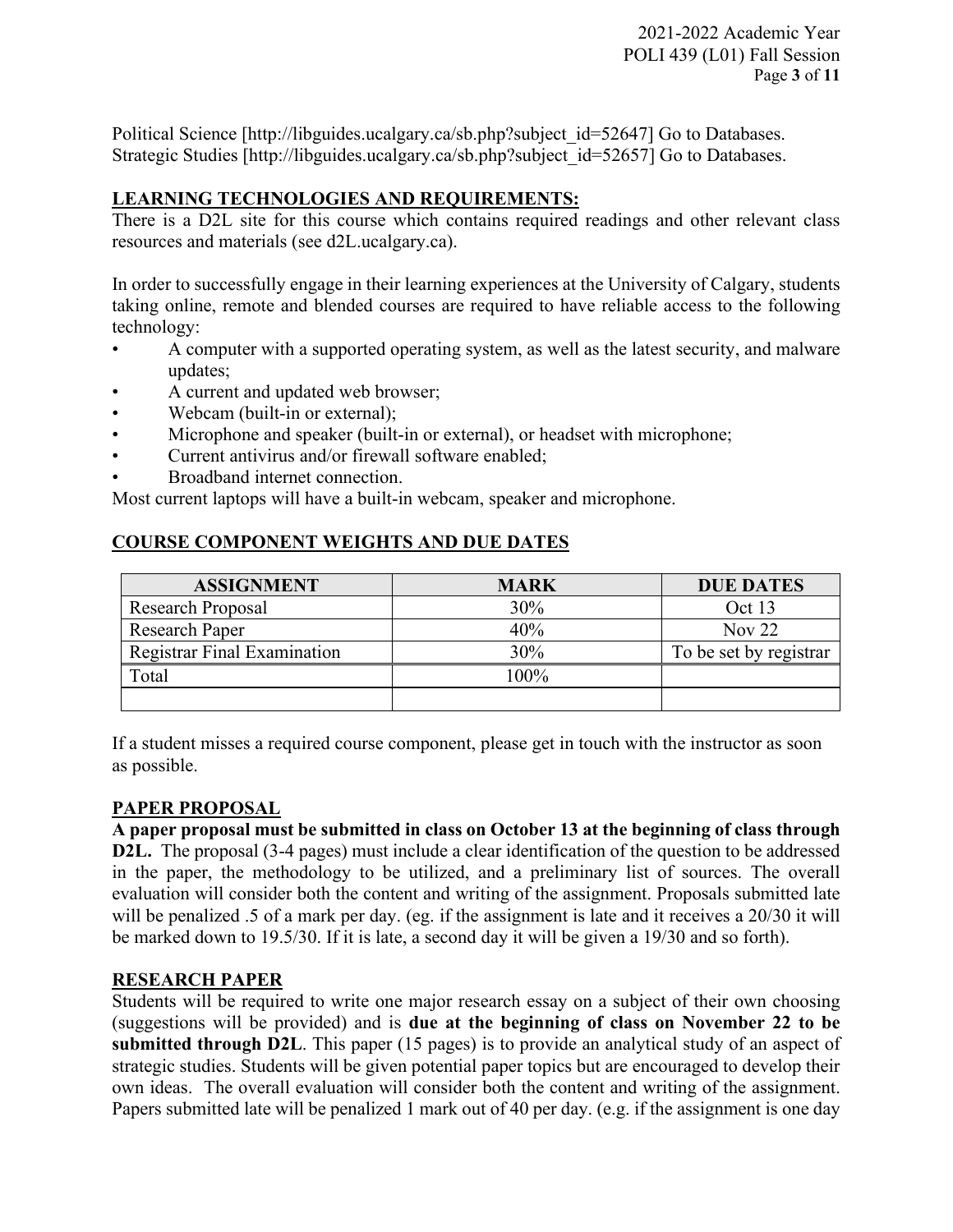2021-2022 Academic Year POLI 439 (L01) Fall Session Page **4** of **11**

late and it receives a 30/40 it will be marked down to 29/40. If it is two days late, it will be given a 28/40).

# **WRITING STATEMENT**

Written assignments are required in this course and the quality of writing skills, including but not limited to such elements as grammar, punctuation, sentence structure, clarity, citation, and organization, will be taken into account in the determination of grades. Students are encouraged to make use of the services offered through Writing Support Services in the Student Success Centre (3rd floor of the Taylor Family Digital Library) or at [http://www.ucalgary.ca/ssc/writing-support.](http://www.ucalgary.ca/ssc/writing-support)

# **CLASS PARTICIPATION**

There is no mark for class participation, but students will be expected to come to class prepared for discussion. This means staying up with the readings and current affairs as it may concern the subject of the course. Students must also be prepared to be called upon to offer their assessment of the issues being discussed*.* 

# **REGISTRAR FINAL EXAMINATION**

The last assignment is the final exam and will be scheduled by the Office of the Registrar between December 13-22. It is an open-book exam that will consist of 3 long answer essay based questions and once completed to **be submitted to the D2L Dropbox**. Students will have 3 hours to complete the exam (2 hour exam with an additional 1 hour for technological issues for a maximum of 3 hours) and they will have access to the exam for the 24-hour block (as scheduled by the Registrar).

| $A+= 90-100$              | $B+ = 75-78$ | $C+= 65-68$ | $D+ = 55-58$ |
|---------------------------|--------------|-------------|--------------|
| $\mathbf{A}$<br>$= 80-89$ | $= 70 - 74$  | $C = 60-64$ | $= 50 - 54$  |
| $A - 79$                  | $B - = 69$   | $C = 59$    | $= 0-49$     |

# **GRADE SCALE**

**COURSE SCHEDULE & TOPICS**: The schedule is tentative and may change as the need arises.

| <b>DATE</b>         | <b>TOPIC</b>                                                 |
|---------------------|--------------------------------------------------------------|
| <b>Sept 8-15</b>    | <b>Introduction</b>                                          |
| <b>Sept 17-29</b>   | <b>Understanding the Nature of the Field</b>                 |
| <b>Oct 1-18</b>     | <b>Understanding Security, Conflict And War</b>              |
| <b>Oct 20-Nov 5</b> | Understanding the Use of Force – State Actors                |
| <b>Nov 7-13</b>     | <b>Mid-term Break</b>                                        |
| <b>Nov 15-19</b>    | Understanding the Use of Force – State Actors (cont.)        |
| <b>Nov 22-Dec 6</b> | Understanding the Use of Force – Non State Actors (continue) |
| Dec 8               | <b>Exam Review</b>                                           |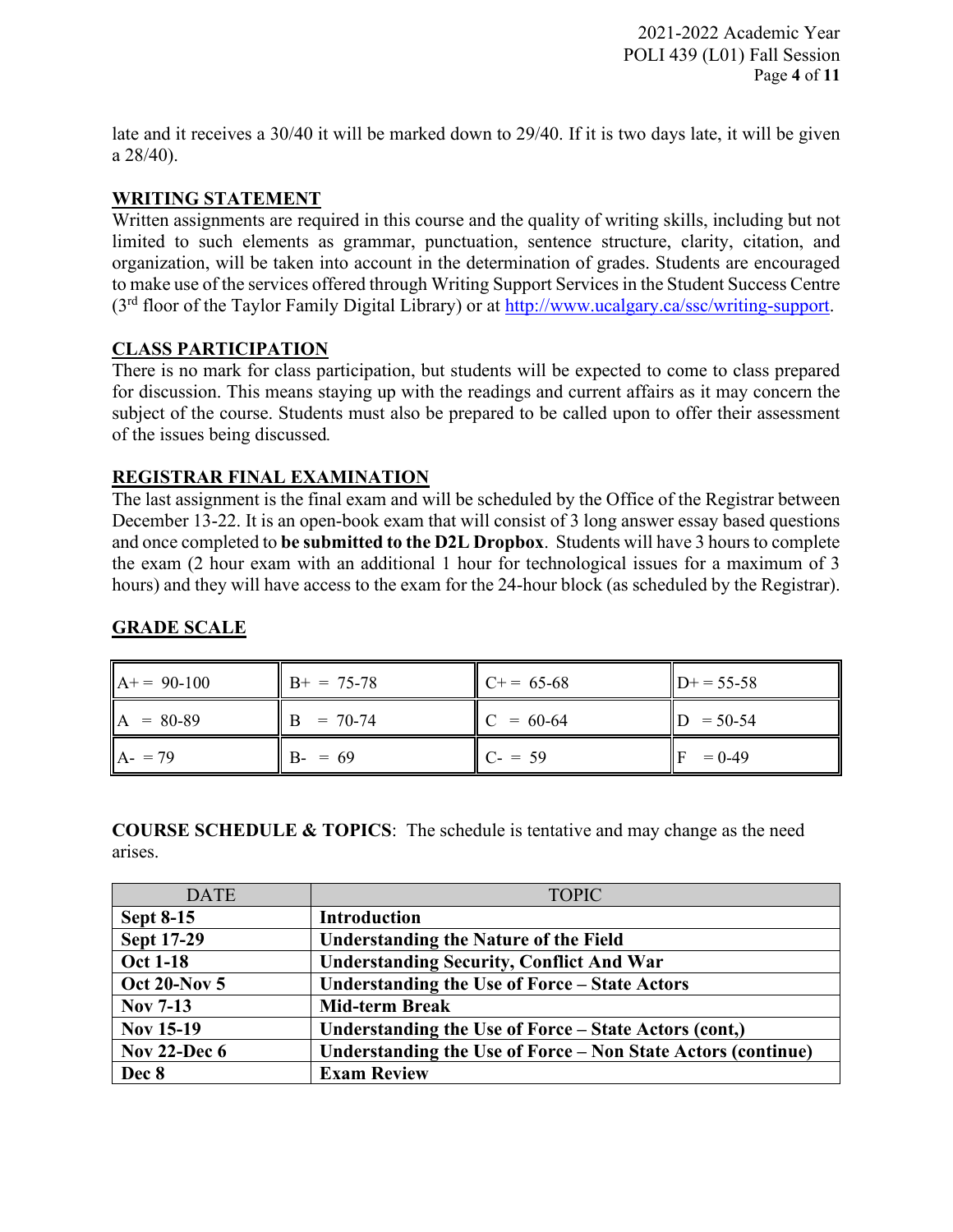# **INSTRUCTOR GUIDELINES:**

Students requiring assistance are encouraged to speak to the instructor during class or their office hours. Should you wish to meet outside of office hours, please telephone or email to make an appointment. It is to the student's advantage to keep such appointments. All meetings will be held virtually.

Email is a common form of communication, but it is not always the most effective way of answering student questions. If you cannot make office hours, please request a one-on-one meeting outside of these hours, to be held virtually.

# **COURSE OUTLINE AND READINGS — additional readings may be assigned.**

It should be noted that guest speakers sometime become available at short notice. Also international events such as the outbreak of conflict will also require attention in class. This means for some years not all elements of the outline have been covered. If this happens, students will not be responsible on the final exam for the material not covered in class. There are also times in which the instructor may be absent due to research requirements. In such instances the lecture will be pre-taped and played for viewing.

1. **INTRODUCTION**: These lectures will outline the major elements of the course. Included will be a discussion of the modes of evaluations and other house keeping requirements. Following this, a general overview of some of the main elements of strategic studies will be presented.

# **Core Issue**: **How can we** *critically think* **about strategic studies?**

- i) Overview and objectives of the course;
- ii) Understanding strategic studies as a social science;
- iii) Engaging in research in strategic studies.

2. **UNDERSTANDING THE NATURE OF FIELD** — The main focus of this lecture will be to provide the student with an overview of the nature of the field. Until the end of the Cold War there had been considerable agreement as to what constitutes the field of "strategic studies". However, since then, this agreement has been challenged first by the collapse of the bi-polar system and then by the events following the attacks of September 11, 2001 and the aftermath. Thus, our main focus will be on understanding the traditional meaning of strategic studies followed by an examination of the new approaches to the field.

# **Core Issue: What are the strengths and weaknesses of the foundations of the study of Strategic Studies?**

- i) Development of the Field of Study why is this important?
- ii) Nature of the Field why should we care?

# *Text Readings:*

John Baylis and James Wirtz, "Introduction"; Beatrice Heuser, "The History of the Practise of Strategy from Antiquity to Napoleon,"; Thomas Mahnken, "Strategic Theory;"; James Wirtz, "A New Agenda for Security and Strategy,"; Columba Peoples, "Strategic Studies and it Critics,"; Colin Gray and Jeannie Johnson, "The Practise of Strategy,"; and Lawrence Freedman "Does Strategic Studies have a Future?" in Baylis *et al*, *Strategy.*

# *Reserve Readings:*

Stephen Walt, "The Renaissance of Security Studies" *International Studies Quarterly* 35 (1991):211-239, [http://www.jstor.org/stable/2600471].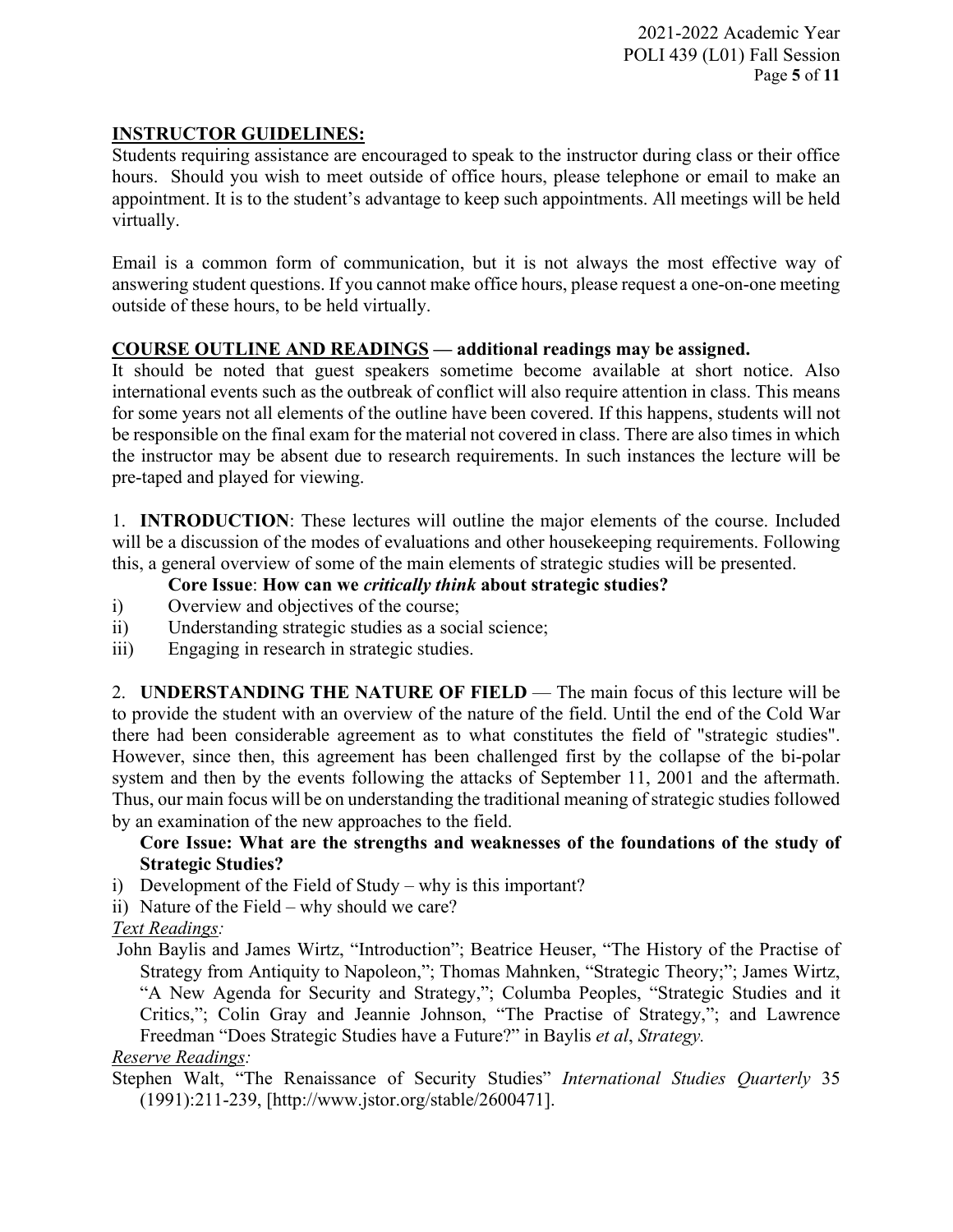2021-2022 Academic Year POLI 439 (L01) Fall Session Page **6** of **11**

## 3. **UNDERSTANDING SECURITY, CONFLICT AND WAR IN THE POST-COLD WAR**

**WORLD** — The main challenge to the field of strategic studies has come in our understanding of the key concepts of security, conflict and war. When we talk of security, whose security are we talking of? What is the nature of this security? And how can it best be attained? How do we understand what is conflict and war? Has the end of the Cold War changed the nature of conflict and war? A key objective of this section will be to undertake a critical evaluation and comparison of the different theoretical approaches to the understanding of these concepts

### **Core Issue: How do we understand Security, Conflict and War?**

- i) Theoretical Debates;
- ii) Types of Security Traditional; Human; Environmental;
- iii) War and Conflict.

### *Text Readings:*

John Garnett, "The Causes of War and the Conditions of Peace,"; Michael Sheehan, "The Evolution of Modern Warfare,"; Amitav Acharya and Jiajie He, "Strategic Studies: The West and Rest," in Baylis *et al*, *Strategy*.

### *Reserve Readings:*

Pettersson, Therése, and Peter Wallensteen. "Armed Conflicts, 1946–2014." *Journal of Peace Research* 52, no. 4 (2015): 536-50. [http://www.jstor.org/stable/24557437].

#### *D2L*

David Mutimer: Critical Studies: A Schismatic History,"; Caroline Kennedy-Pipe, "Gender and Security,"; Randolph Persaud, "Human Security,"; Jon Barnett and Geoff Dabelko, "Environmental Security," in Alan Collins (ed.). Contemporary Security Studies (Oxford: Oxford University Press, 2019).

4. **UNDERSTANDING THE USE OF FORCE – STATE ACTORS:** The employment or threat of employment of deadly force is the ultimate action of a state. Throughout the Cold War, the *threat* of the use of nuclear weapons was the core security policy of the superpowers and their allies. Studied as deterrence theory, the main question was how to avoid a nuclear war in a bipolar world of opposing systems. The end of the Cold War has reduced the threat of nuclear war. However, the nuclear programmes of countries such as North Korea, India and Pakistan show that many states still see utility in nuclear weapons. It has also become clear that the use of non-nuclear military force has not diminished. Some would argue has actually increased. One the core issues that is now facing western states is the use of force to intervene. Some of these interventions are made on the grounds of humanitarian motives while other actions have been based on the concept of pre-emption. How can we understand these actions? In addition, many of the most powerful states in the system – US, UK, Russia still use war as means to achieve policy objectives. How is modern war to be understood?

### **Core Issue: How can we understand the use (actual/potential) of force by states?**

- i) The use of Force;
- ii) Deterrence Theory;
- iii) The role of Nuclear Weapons in international security/insecurity;
- iv) Military Intervention;
- v) Modern War Iraq, Afghanistan, Georgia, Ukraine;
- vi) Hybrid War.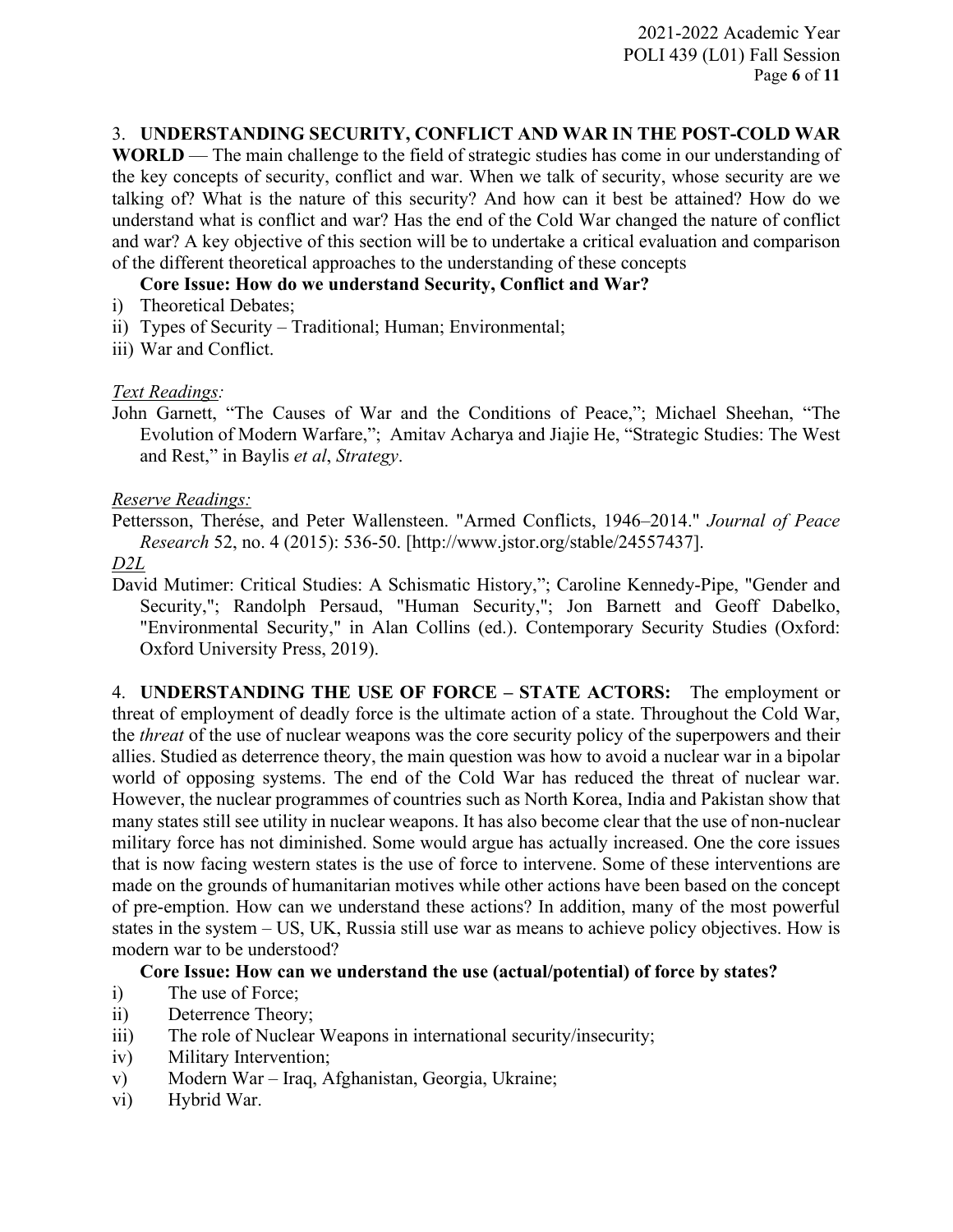## *Text Readings:*

Eliot Cohen, "Technology and Warfare,"; Roger George, "Intelligence and Strategy, Colin Gray, "Strategy and Defence Planning,"; C. Dale Walton, "The Second Nuclear Age: Nuclear Weapons in the 21<sup>st</sup> Century,"; John Baylis, "The Control of Weapons of Mass Destruction,"; John Ferris, "Conventional Power and Contemporary Warfare,"; Daniel Moran, "Geography and Stategy," Sheena Chestnut Greitens, "Humanitarian Intervention and Peace Operations,"; John Sheldon, "The Rise of Cyberpower,"; Stefanie Ortmann and Nick Whittaker, "Geopolitics and Grand Strategy," all in Baylis *et al*, *Strategy.*

5. **UNDERSTANDING THE USE OF FORCE – NON-STATE ACTORS: INTERNATIONAL TERRORISM:** One of the leading issues of concern in the current international system is international terrorism and the response to it. This section will examine the nature of international terrorism and terrorists. What causes terrorism? How dangerous is it? What has been the response to it?

## **Core Issue: What is the threat(s) posed by international terrorism?**

*Text Readings:*

James Kiras, "Irregular Warfare: Terrorism and Insurgency," in Baylis *et al*, *Strategy*.

# **IMPORTANT POLICIES AND INFORMATION**

### **Supporting Documentation and the Use of a Statutory Declaration**

As stated in the University Calendar:

Students may be asked to provide supporting documentation for an exemption/special request. This may include, but is not limited to, a prolonged absence from a course where participation is required, a missed course assessment, a deferred examination, or an appeal. Students are encouraged to submit documentation that will support their situation. Supporting documentation may be dependent on the reason noted in their personal statement/explanation provided to explain their situation. This could be medical certificate/documentation, references, police reports, invitation letter, third party letter of support or a statutory declaration etc. The decision to provide supporting documentation that best suits the situation is at the discretion of the student. Students cannot be required to provide specific supporting documentation, such as a medical note.

Students can make a Statutory Declaration as their supporting documentation (available at ucalgary.ca/registrar). This requires students to make a declaration in the presence of a Commissioner for Oaths. It demonstrates the importance of honest and accurate information provided and is a legally binding declaration. Several registered Commissioners for Oaths are available to students at no charge, on campus. For a list of locations to access a Commissioners for Oaths, visit [ucalgary.ca/registrar\)](http://www.ucalgary.ca/registrar).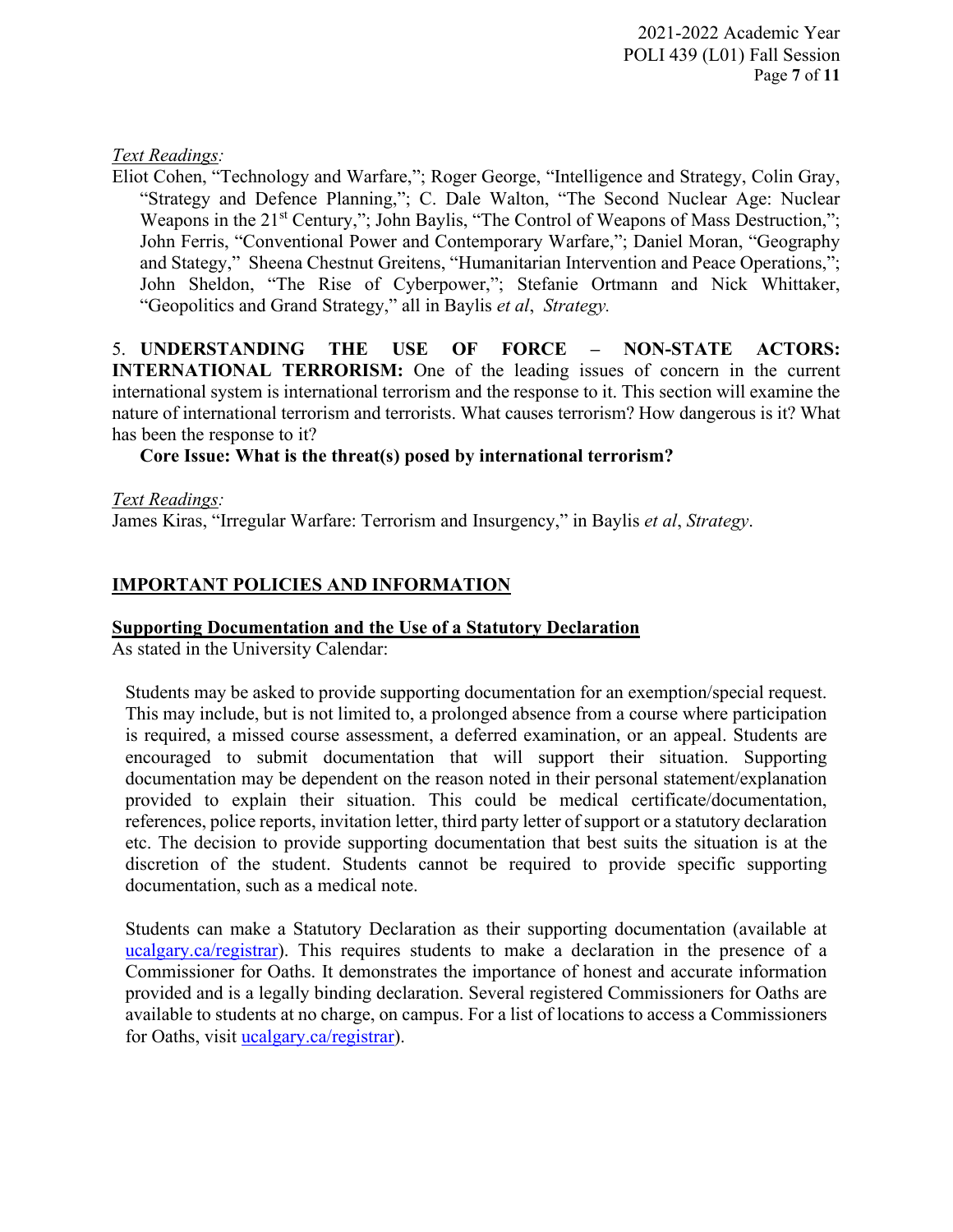Falsification of any supporting documentation will be taken very seriously and may result in disciplinary action through the Academic Discipline regulations or the Student Non-Academic Misconduct policy.

This statement is accessible at:<https://www.ucalgary.ca/pubs/calendar/current/m-1.html>

# **Absence From a Mid-term Examination**

Students who are absent from a scheduled term test or quiz for legitimate reasons are responsible for contacting the instructor via email within 48 hours of the missed test to discuss alternative arrangements. A copy of this email may be requested as proof of the attempt to contact the instructor. Any student who fails to do so forfeits the right to a makeup test.

## **Deferral of a Final Examination**

Deferral of a final examination can be granted for reasons of illness, domestic affliction, and unforeseen circumstances, as well as to those with three (3) final exams scheduled within a 24 hour period. Deferred final exams will not be granted to those who sit the exam, who have made travel arrangements that conflict with their exam, or who have misread the examination timetable. The decision to allow a deferred final exam rests not with the instructor but with Enrolment Services. Instructors should, however, be notified if you will be absent during the examination. The Application for Deferred Final Exam, deadlines, requirements and submission instructions can be found on the Enrolment Services website at

[https://www.ucalgary.ca/registrar/exams/deferred-exams.](https://www.ucalgary.ca/registrar/exams/deferred-exams)

# **Reappraisals**

The University Calendar states that for reappraisals of graded term work:

"A student who feels that a piece of graded term work (term paper, essay, test, etc.) has been unfairly graded, may have the work reappraised as follows. The student shall discuss the work with the instructor **within ten business days** of being notified about the mark or of the item's return to the class. If not satisfied, the student shall take the matter to the head of the department offering the course **within 2 business days of receiving the decision from the instructor**, who will arrange for a reappraisal of the work **within the next ten business days**. The reappraisal will only be considered if the student provides a detailed rationale that outlines where and for what reason an error is suspected." See<https://www.ucalgary.ca/pubs/calendar/current/i-2.html>

The University Calendar states that for reappraisal of academic assessments (final grades):

"A student may request a reappraisal of a final grade. The only element that will be considered is the final assessment(s) that makes up the final mark (e.g., final examination, final project, and final paper). The exception is when a grade for a piece of graded term work is made available to students after the last day of classes for the term in which the course is scheduled; that grade may also be considered in a reappraisal of the final grade."

"A student seeking a reappraisal of a final grade should first attempt to review the final assessment with the department or faculty offering the course. After which the student shall obtain a Reappraisal of Final Grade form from [ucalgary.ca/registrar](https://www.ucalgary.ca/registrar/home) (under Student Forms). The student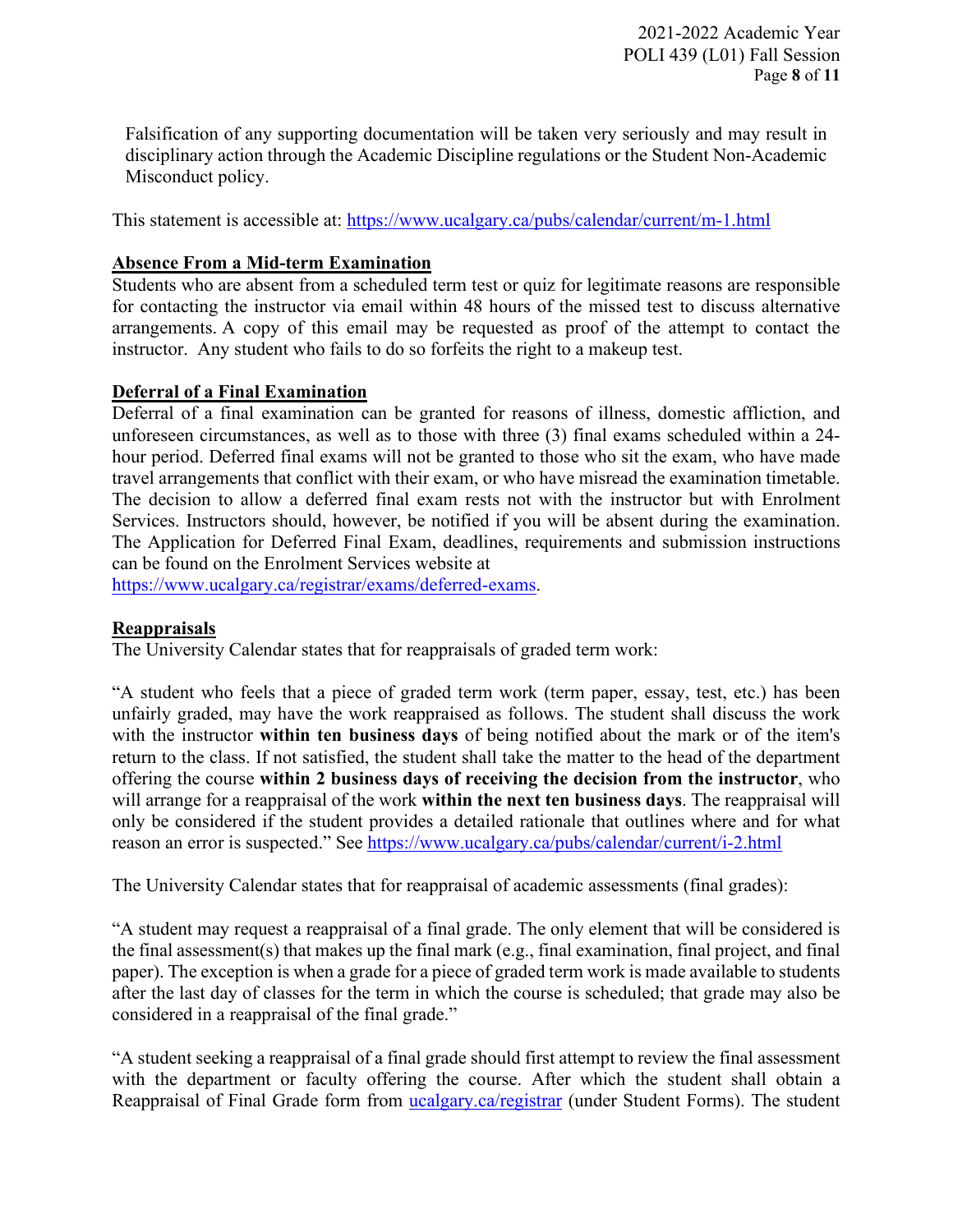2021-2022 Academic Year POLI 439 (L01) Fall Session Page **9** of **11**

must indicate exactly what error was made in marking the final assessment and/or in computing the final grade. The reappraisal will only be considered if the student provides a detailed rationale that outlines where and for what reason an error is suspected." More information is available at: <https://www.ucalgary.ca/pubs/calendar/current/i-3.html>

### **University Regulations**

Students are responsible for familiarizing themselves with the University policies found in the Academic Regulations sections of the Calendar at [www.ucalgary.ca/pubs/calendar/current/academic-regs.html.](http://www.ucalgary.ca/pubs/calendar/current/academic-regs.html)

## **Student Accommodations**

Students seeking an accommodation based on disability or medical concerns should contact Student Accessibility Services; SAS will process the request and issue letters of accommodation to instructors. For additional information on support services and accommodations for students with disabilities, visit [www.ucalgary.ca/access/.](http://www.ucalgary.ca/access/)

Students who require an accommodation in relation to their coursework based on a protected ground other than disability should communicate this need in writing to their Instructor.

The full policy on Student Accommodations is available at [http://www.ucalgary.ca/policies/files/policies/student-accommodation-policy.pdf.](http://www.ucalgary.ca/policies/files/policies/student-accommodation-policy.pdf)

## **Plagiarism And Other Forms Of Academic Misconduct**

Academic misconduct in any form (e.g. cheating, plagiarism) is a serious academic offence that can lead to disciplinary probation, suspension or expulsion from the University. Students are expected to be familiar with the standards surrounding academic honesty; these can be found in the University of Calgary calendar at [http://www.ucalgary.ca/pubs/calendar/current/k.html.](http://www.ucalgary.ca/pubs/calendar/current/k.html) Such offences will be taken seriously and reported immediately, as required by Faculty of Arts policy.

### **Required Access to Technology**

Please see the University's resource page at [https://ucalgary.service-ow.com/it?id=kb\\_article&sys\\_id=86e7438013753ac06f3afbb2e144b031](https://ucalgary.service-ow.com/it?id=kb_article&sys_id=86e7438013753ac06f3afbb2e144b031)

### **Copyright Legislation**

As stated in the University of Calgary Calendar, Academic Regulations, "students are required to read the University of Calgary policy on Acceptable Use of Material Protected by Copyright and requirements of the copyright act to ensure they are aware of the consequences of unauthorised sharing of course materials (including instructor notes, electronic versions of textbooks etc.). Students who use material protected by copyright in violation of this policy may be disciplined under the Non-Academic Misconduct Policy."

[https://www.ucalgary.ca/policies/files/policies/acceptable-use-of-material-protected-by](https://www.ucalgary.ca/policies/files/policies/acceptable-use-of-material-protected-by-copyright.pdf)[copyright.pdf](https://www.ucalgary.ca/policies/files/policies/acceptable-use-of-material-protected-by-copyright.pdf) and<https://laws-lois.justice.gc.ca/eng/acts/C-42/index.html>

# **Instructor Intellectual Property**

Course materials created by instructors (including presentations and posted notes, labs, case studies, assignments and exams) remain the intellectual property of the instructor. These materials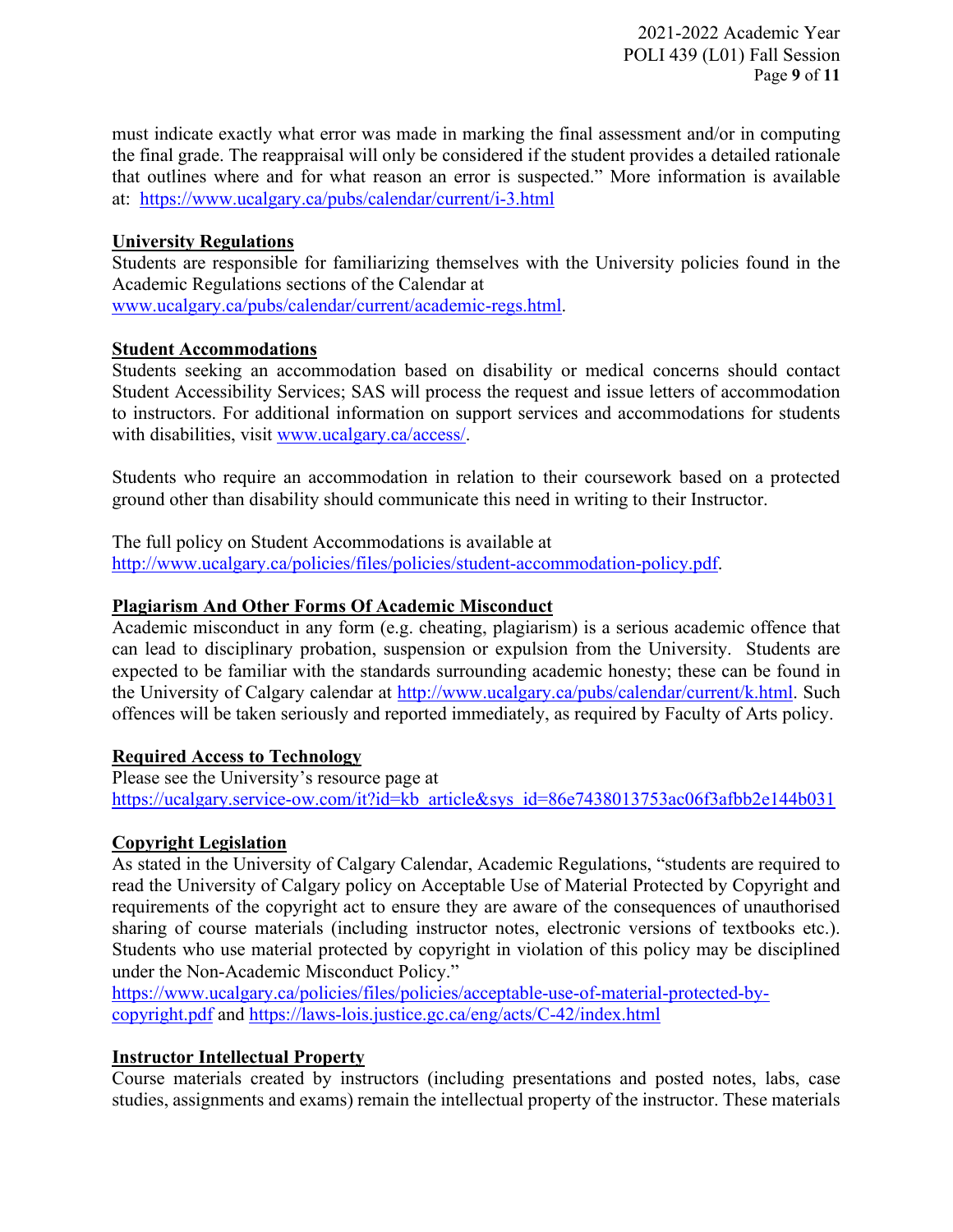2021-2022 Academic Year POLI 439 (L01) Fall Session Page **10** of **11**

may NOT be reproduced, redistributed or copied without the explicit consent of the instructor. The posting of course materials to third party websites such as note-sharing sites without permission is prohibited. Sharing of extracts of these course materials with other students enrolled in the course at the same time may be allowed under fair dealing.

### **Freedom of Information and Protection of Privacy (FOIP)**

FOIP legislation requires that instructors maintain the confidentiality of student information. In practice, this means that student assignment and tests cannot be left for collection in any public place without the consent of the student. It also means that grades cannot be distributed via email. Final exams are kept by instructors but can be viewed by contacting them or the main office in the Department of Political Science. Any uncollected assignments and tests meant to be returned will be destroyed after six months from the end of term; final examinations are destroyed after one year.

### **Evacuation Assembly Points**

In the event of an emergency evacuation from class, students are required to gather in designated assembly points. Please check the list found at [www.ucalgary.ca/emergencyplan/assemblypoints](http://www.ucalgary.ca/emergencyplan/assemblypoints) and note the assembly point nearest to your classroom.

## **Faculty of Arts Program Advising and Student Information Resources**

For program planning and advice, visit the Arts Students' Centre in Social Sciences 102, call 403 220-3580 or email [artsads@ucalgary.ca.](mailto:artsads@ucalgary.ca) You can also visit [arts.ucalgary.ca/advising](http://arts.ucalgary.ca/advising) for program assistance.

For registration (add/drop/swap), paying fees and assistance with your Student Centre, contact Enrolment Services at (403) 210-ROCK [7625] or visit their office in the MacKimmie Tower, MT 116..

# **Important Contact Information**

Campus Security and Safewalk (24 hours a day/7 days a week/365 days a year) Phone: 403-220-5333

Faculty of Arts Undergraduate Students' Union Representatives Phone: 403-220-6551 Email: [arts1@su.ucalgary.ca,](mailto:arts1@su.ucalgary.ca) [arts2@su.ucalgary.ca,](mailto:arts2@su.ucalgary.ca) [arts3@su.ucalgary.ca,](mailto:arts3@su.ucalgary.ca) [arts4@su.ucalgary.ca](mailto:arts4@su.ucalgary.ca) Students' Union URL: [www.su.ucalgary.ca](http://www.su.ucalgary.ca/)

Graduate Students' Association Phone: 403-220-5997 Email:  $askgsa@ucalgary.ca$ URL: [www.ucalgary.ca/gsa](http://www.ucalgary.ca/gsa)

Student Ombudsman Phone: 403-220-6420 Email: [ombuds@ucalgary.ca](mailto:ombuds@ucalgary.ca)